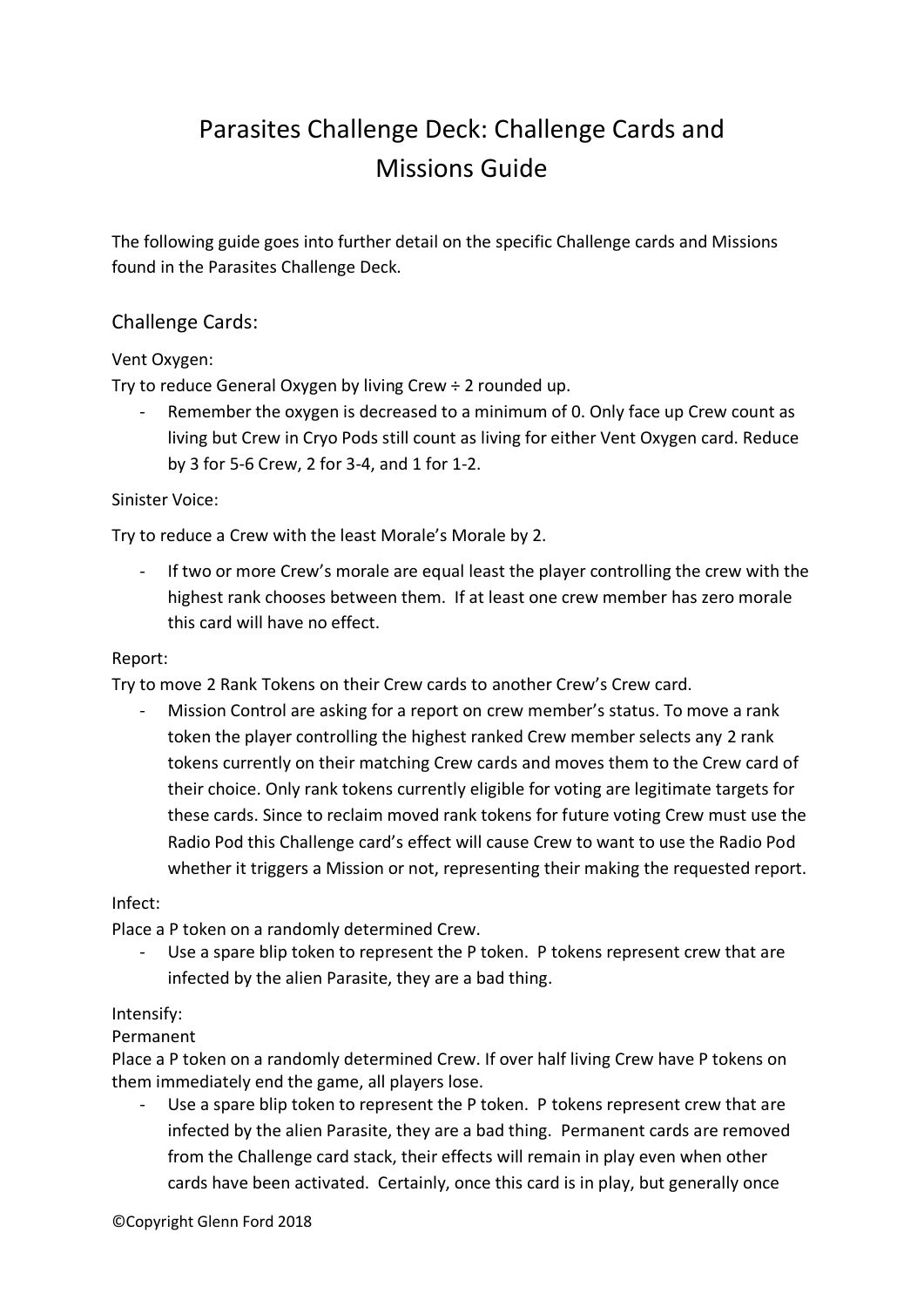players are aware of this card, players should work together to control and remove either P tokens or the crew carrying them at every chance.

## Intensify

Permanent

Place a P token on a randomly determined Crew. Crew with P tokens on them cannot perform "Crew Actions" and do not count as Crew during Check Phase Step 2.

Use a spare blip token to represent the P token. P tokens represent crew that are infected by the alien Parasite, they are a bad thing. Permanent cards are removed from the Challenge card stack, their effects will remain in play even when other cards have been activated. This includes Crew actions printed on Crew cards and on Locations, the Crew are no longer themselves thanks the Parasite. Crew with zero Morale count as being on their own with such a crew member, the infected crew is neither comfort nor protection.

#### Intensify

#### Permanent

Place a P token on a randomly determined Crew.

Auto: All Crew in Locations with Crew with P tokens gain a P token.

Use a spare blip token to represent the P token. P tokens represent crew that are infected by the alien Parasite, they are a bad thing. Permanent cards are removed from the Challenge card stack, their effects will remain in play even when other cards have been activated. This Auto action will activate whenever normal Auto actions activate at the start of the Check phase, representing the spread of the Parasite without proper quarantine.

## Missions:

1 – Search Pattern

Fail – Mission Guide =  $0$ 

Punishment – Try to reduce all Crew Morale by 2.

Succeed – All Crew in different Locations.

Reward – May flip 1 Challenge card.

Mission Guide – 0 1 2

The Crew need to search the ship as well as they can, to do so all living Crew need to be in separate Locations during the Check Phase step 6. They need to achieve this only once, not for the full count of the Mission Guide.

2 – Emergency Oxygen Protocol

Fail – Mission Guide =  $0$ 

Punishment – Try to reduce General Oxygen by 4.

Succeed – All Crew Personal Oxygen = 1+.

Reward – May increase General Oxygen by 6.

©Copyright Glenn Ford 2018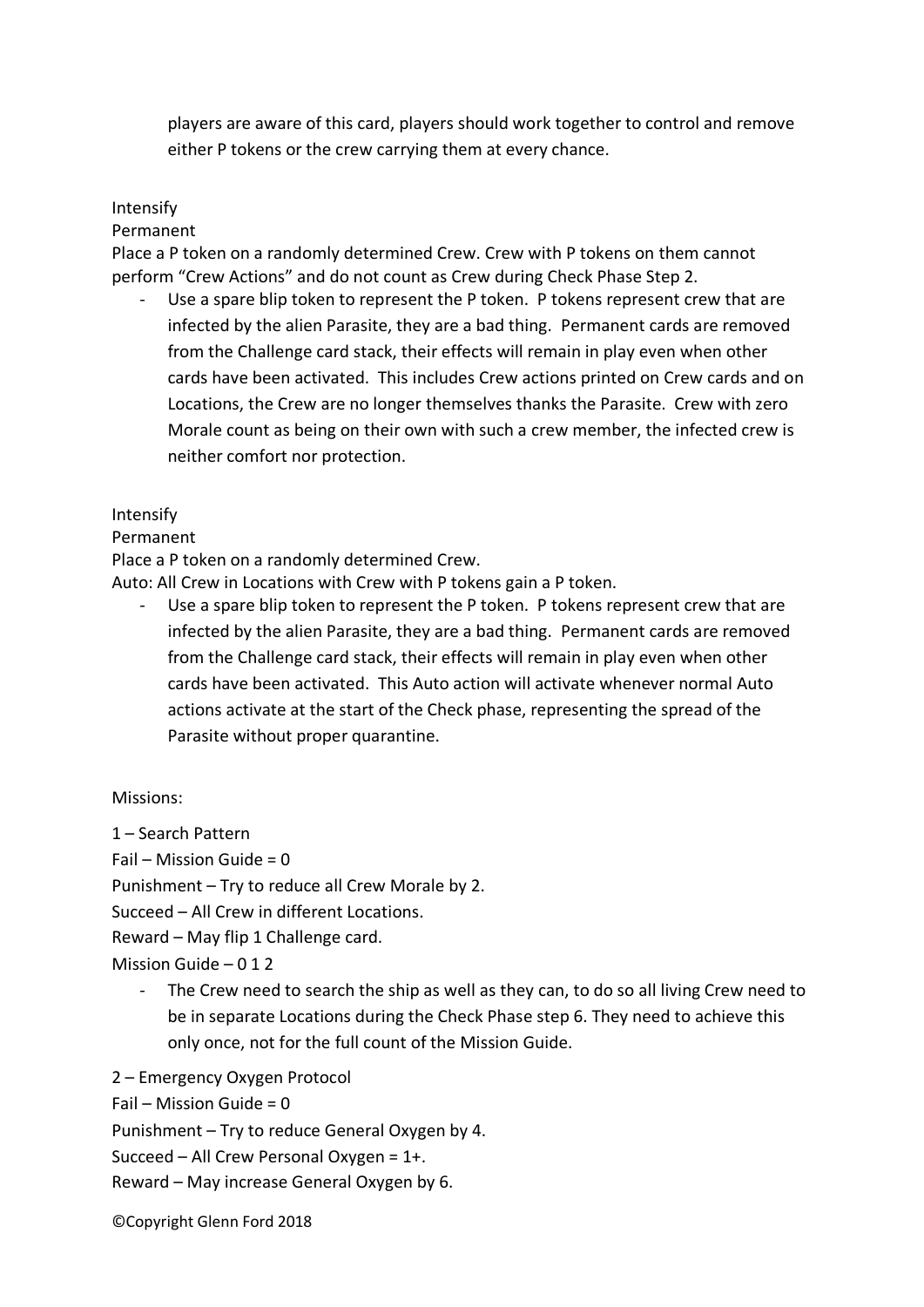## Mission Guide – 0 1 2

- This Mission activates when something is amiss with the oxygen system, in order to reboot the system all Crew must have Personal Oxygen as a safety measure in case when they switch it off and on again it doesn't turn back on. All living Crew need to have Personal Oxygen, even if in the Cryo Pod. The punishment reduces oxygen to a minimum of 0, the reward to a maximum of the set up level and players can refuse the reward if they feel it is to their advantage.
- 3 Full Status Report

Fail – Mission Guide =  $0$ 

Punishment – All face up Mission's Fail conditions count as fulfilled.

Succeed – 0 rank tokens on this Mission.

Reward – May flip 1 Challenge card.

Mission Guide – 0 1 2

- This Mission requires that the Crew who voted for it remove their rank tokens from it therefore using the Radio Pod to succeed, representing them making their full status report. Note that this Mission's punishment causes all other Mission's fail conditions to count as fulfilled, it does not cause them to instantly fail, simply that they will fail during the next Check Phase.

4 – Re-align Solar Arrays

 $Fail$  – Mission Guide = 0

Punishment – Try to flip 1 Solar Array.

Succeed – Crew in every Solar Array, minimum 1.

Reward – May flip 2 Challenge cards.

Mission Guide – 0 1 2 3 4

Remember that face down Locations lose all qualities except colour, so face down Arrays do not count as Arrays and need not be occupied to complete this Mission, nor can they be flipped face up using its punishment. Intentionally shutting down Arrays with the Computer Module to make this Mission easier is a viable tactic, though note that 1 must remain face up to be occupied.

```
5 – Keep An Eye On Them
```
Fail – Mission Guide =  $0$ 

Punishment – Skip the next Activation Phase.

Succeed – No Crew in Locations alone.

Reward – May flip 1 Challenge cards.

Mission Guide  $-012$ 

This Mission requires that all crew be in locations with at least one other crew member. This is in direct opposition to Mission 1, it also makes quarantining infected crew extremely tough.